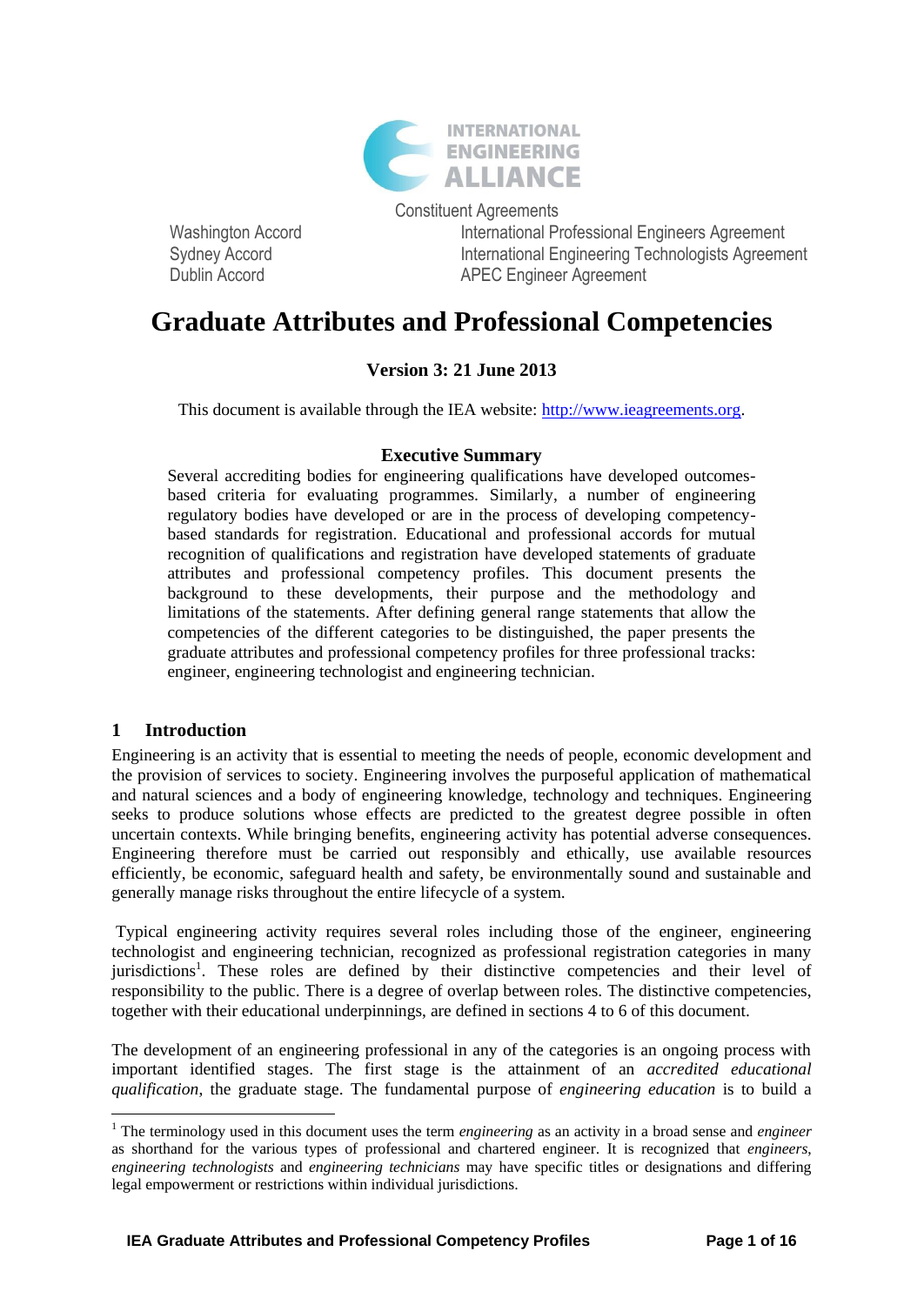knowledge base and attributes to enable the graduate to continue learning and to proceed to formative development that will develop the competencies required for independent practice. The second stage, following after a period of formative development, is *professional registration*. The fundamental purpose of formative development is to build on the educational base to develop the competencies required for independent practice in which the graduate works with engineering practitioners and progresses from an assisting role to taking more individual and team responsibility until competence can be demonstrated at the level required for registration. Once registered, the practitioner must maintain and expand competence.

For engineers and engineering technologists, a third milestone is to qualify for the *international register* held by the various jurisdictions. In addition, engineers, technologists and technicians are expected to maintain and enhance competency throughout their working lives.

Several international accords provide for recognition of graduates of accredited programmes of each signatory by the remaining signatories. The Washington Accord (WA) provides for mutual recognition of programmes accredited for the engineer track. The Sydney Accord (SA) establishes mutual recognition of accredited qualifications for engineering technologist. The Dublin Accord (DA) provides for mutual recognition of accredited qualifications for engineering technicians. These accords are based on the principle of substantial equivalence rather than exact correspondence of content and outcomes. This document records the signatories' consensus on the attributes of graduates for each accord.

Similarly, the International Professional Engineers Agreement<sup>2</sup> (IPEA) and the International Engineering Technologists Agreement<sup>3</sup> (IETA) provide mechanisms to support the recognition of a professional registered in one signatory jurisdiction obtaining recognition in another. The signatories have formulated consensus competency profiles for the registration and these are recorded in this document. While no competence forum currently exists for technicians, competency statements were also formulated for completeness and to facilitate any future development.

Section 2 give the background to the graduate attributes presented in section 5. Section 3 provides background to the professional competency profiles presented in section 6. General range statements are presented in section 4. The graduate attributes are presented in section 5 while the professional competency profiles are defined in section 6. Appendix A defines terms used in this document. Appendix B sketches the origin and development history of the graduate attributes and professional competency profiles.

### **2 Graduate Attributes**

#### **2.1 Purpose of Graduate Attributes**

*Graduate attributes* form a set of individually assessable outcomes that are the components indicative of the graduate's potential to acquire competence to practise at the appropriate level. The graduate attributes are exemplars of the attributes expected of graduate from an accredited programme. Graduate attributes are clear, succinct statements of the expected capability, qualified if necessary by a range indication appropriate to the type of programme.

The graduate attributes are intended to assist Signatories and Provisional Members to develop outcomes-based accreditation criteria for use by their respective jurisdictions. Also, the graduate attributes guide bodies developing their accreditation systems with a view to seeking signatory status.

Graduate attributes are defined for educational qualifications in the engineer, engineering technologist and engineering technician tracks. The graduate attributes serve to identify the distinctive

 2 Formerly the Engineers Mobility Forum (EMF).

<sup>&</sup>lt;sup>3</sup> Formerly the Engineering Technologists Mobility Forum (ETMF)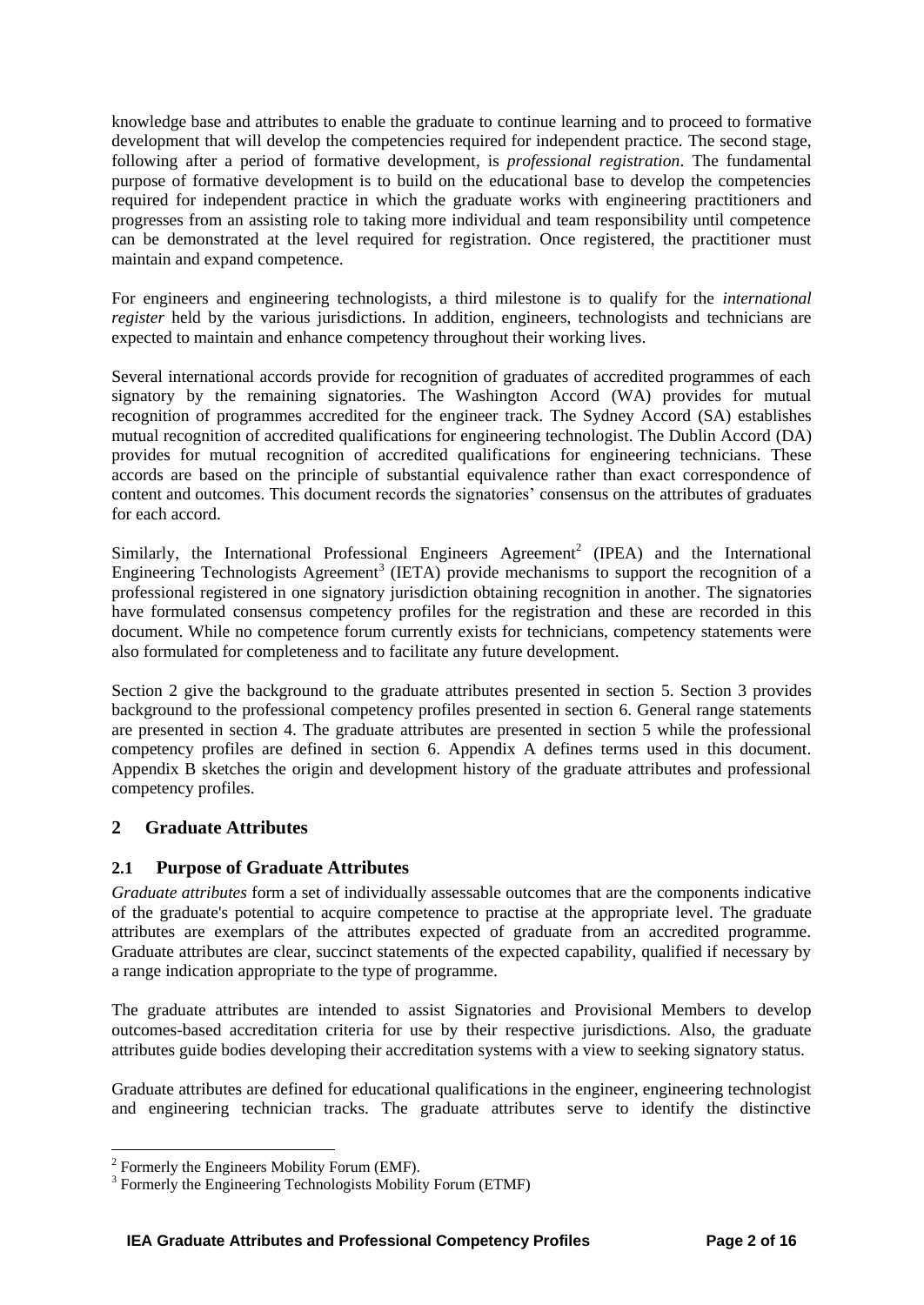characteristics as well as areas of commonality between the expected outcomes of the different types of programmes.

#### **2.2 Limitation of Graduate Attributes**

Each signatory defines the standards for the relevant track (engineer, engineering technologist or engineering technician) against which engineering educational programmes are accredited. Each educational level accord is based on the principle of *substantial equivalence*, that is, programmes are not expected to have identical outcomes and content but rather produce graduates who could enter employment and be fit to undertake a programme of training and experiential learning leading to professional competence and registration. The graduate attributes provide a point of reference for bodies to describe the outcomes of substantially equivalent qualification. The graduate attributes do not, in themselves, constitute an "international standard" for accredited qualifications but provide a widely accepted common reference for bodies to describe the outcomes of substantially equivalent qualifications.

The term graduate does not imply a particular type of qualification but rather the exit level of the qualification, be it a degree or diploma.

#### **2.3 Graduate Attributes and the Quality of Programmes**

The Washington, Sydney and Dublin Accords "recognise the substantial equivalence of ... programmes satisfying the academic requirements for practice …" for engineers, engineering technologists and engineering technicians respectively. The Graduate Attributes are assessable outcomes, supported by level statements, developed by the signatories that give confidence that the educational objectives of programmes are being achieved. The quality of a programme depends not only on the stated objectives and attributes to be assessed but also on the programme design, resources committed to the programme, the teaching and learning process and assessment of students, including confirmation that the graduate attributes are satisfied. The Accords therefore base the judgement of the substantial equivalence of programmes accredited by signatories on both the Graduate Attributes and the best practice indicators for evaluating programme quality listed in the Accords' Rules and Procedures<sup>4</sup>.

#### **2.4 Scope and Organisation of Graduate Attributes**

The graduate attributes are organized using twelve headings shown in section 5.2. Each heading identifies the differentiating characteristic that allows the distinctive roles of engineers, technologists and technicians to be distinguished by range information.

For each attribute, statements are formulated for engineer, engineering technologist and engineering technician using a common stem, with ranging information appropriate to each educational track defined in sections 4.1 and 5.1. For example, for the **Knowledge of Engineering Sciences** attribute:

**Common Stem:** Apply knowledge of mathematics, science, engineering fundamentals and an engineering specialization …

**Engineer Range:** … as described in the engineer knowledge profile to the solution of complex engineering problems.

**Engineering Technologist Range:** … as described in the engineering technologist knowledge profile to defined and applied engineering procedures, processes, systems or methodologies.

**Engineering Technician Range:** … as described in the engineering technician knowledge profile to wide practical procedures and practices.

1

<sup>&</sup>lt;sup>4</sup> Accord Rules and Procedures. June 2012, section C.4.8. Available a[t www.ieagreements.org.](http://www.ieagreements.org/)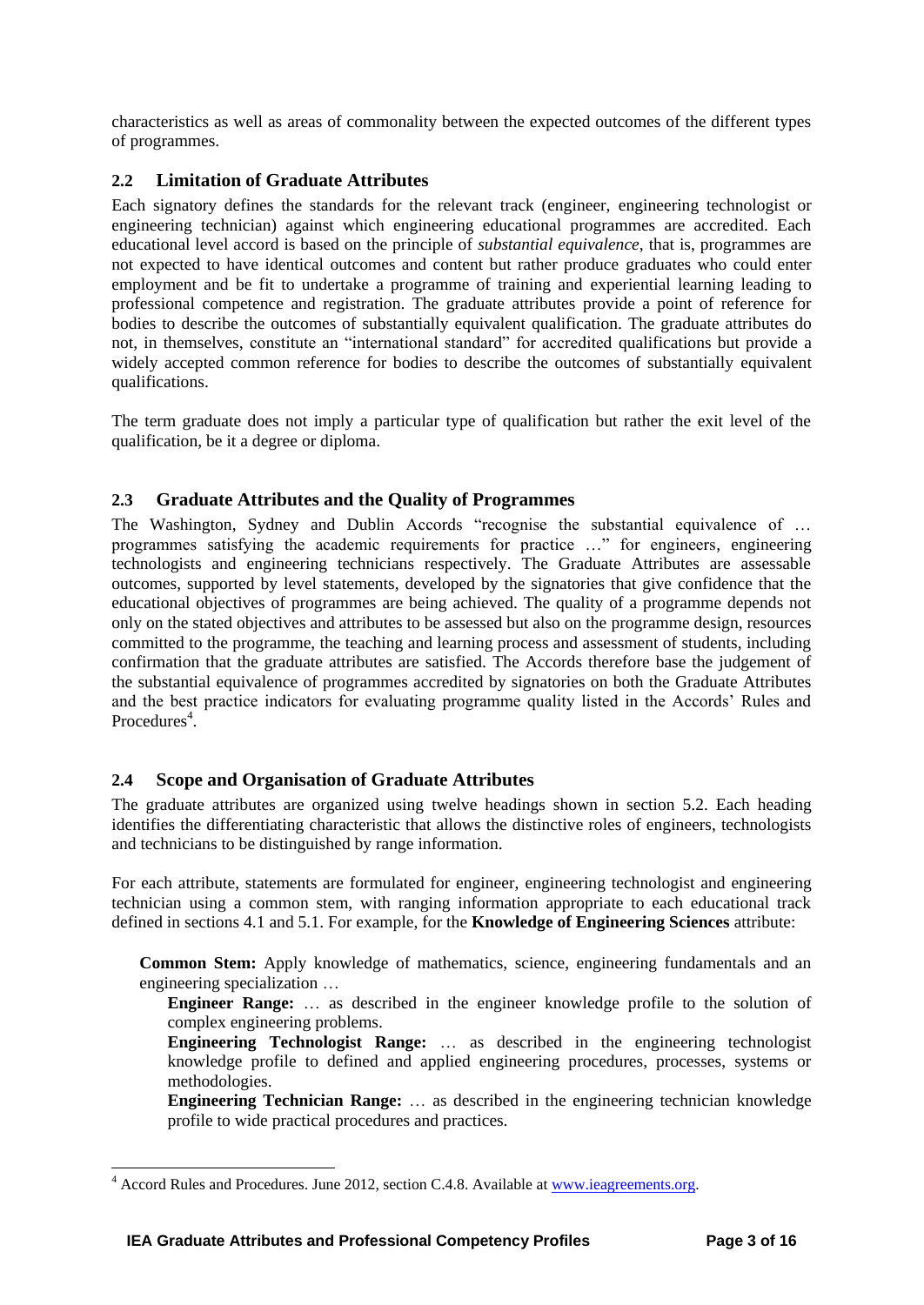The resulting statements are shown below for this example:

| for Washington Accord<br><b>Graduate</b> | for Sydney Accord<br>Graduate       | for Dublin Accord<br><b>Graduate</b> |
|------------------------------------------|-------------------------------------|--------------------------------------|
| Apply knowledge of                       | Apply knowledge of mathematics,     | Apply knowledge of mathematics,      |
| mathematics, science,                    | science, engineering fundamentals   | science, engineering fundamentals    |
| engineering fundamentals and an          | and an engineering specialization   | and an engineering specialization    |
| engineering specialization as            | as specified in SK1-SK4             | as specified in DK1-DK4              |
| specified in WK1-WK4                     | respectively to defined and applied | respectively to wide practical       |
| respectively to the solution of          | engineering procedures, processes,  | procedures and practices.            |
| complex engineering problems.            | systems or methodologies.           |                                      |

The range qualifier in several attribute statements uses the notions of *complex engineering problems*, *broadly-defined engineering problems* and *well-defined engineering problems*. These shorthand level descriptors are defined in section 4.1.

The attributes are chosen to be universally applicable and reflect acceptable minimum standards and be capable of objective measurement. While all attributes are important, individual attributes are not necessarily of equal weight. Attributes are selected that are expected to be valid for extended periods and changed infrequently only after considerable debate. Attributes may depend on information external to this document, for example generally accepted principles of ethical conduct.

The full set of graduate attribute definitions is given in section 5.

#### **2.5 Contextual Interpretation**

The graduate attributes are stated generically and are applicable to all engineering disciplines. In interpreting the statements within a disciplinary context, individual statements may be amplified and given particular emphasis but must not be altered in substance or individual elements ignored.

#### **2.6 Best Practice in Application of Graduate Attributes**

The attributes of Accord programmes are defined as a *knowledge profile*, an indicated volume of learning and the attributes against which graduates must be able to perform. The requirements are stated without reference to the design of programmes that would achieve the requirements. Providers therefore have freedom to design programmes with different detailed structure, learning pathways and modes of delivery. Evaluation of individual programmes is the concern of national accreditation systems.

#### **3 Professional Competency Profiles**

#### **3.1 Purpose of Professional Competency Profiles**

A professionally or occupationally *competent person* has the attributes necessary to perform the activities within the profession or occupation to the standards expected in independent employment or practice. The *professional competency profiles* for each professional category record the elements of competency necessary for competent performance that the professional is expected to be able to demonstrate in a holistic way at the stage of attaining registration.

Professional competence can be described using a set of attributes corresponding largely to the graduate attributes, but with different emphases. For example, at the professional level, the ability to take responsibility in a real-life situation is essential. Unlike the graduate attributes, professional competence is more than a set of attributes that can be demonstrated individually. Rather, competence must be assessed holistically.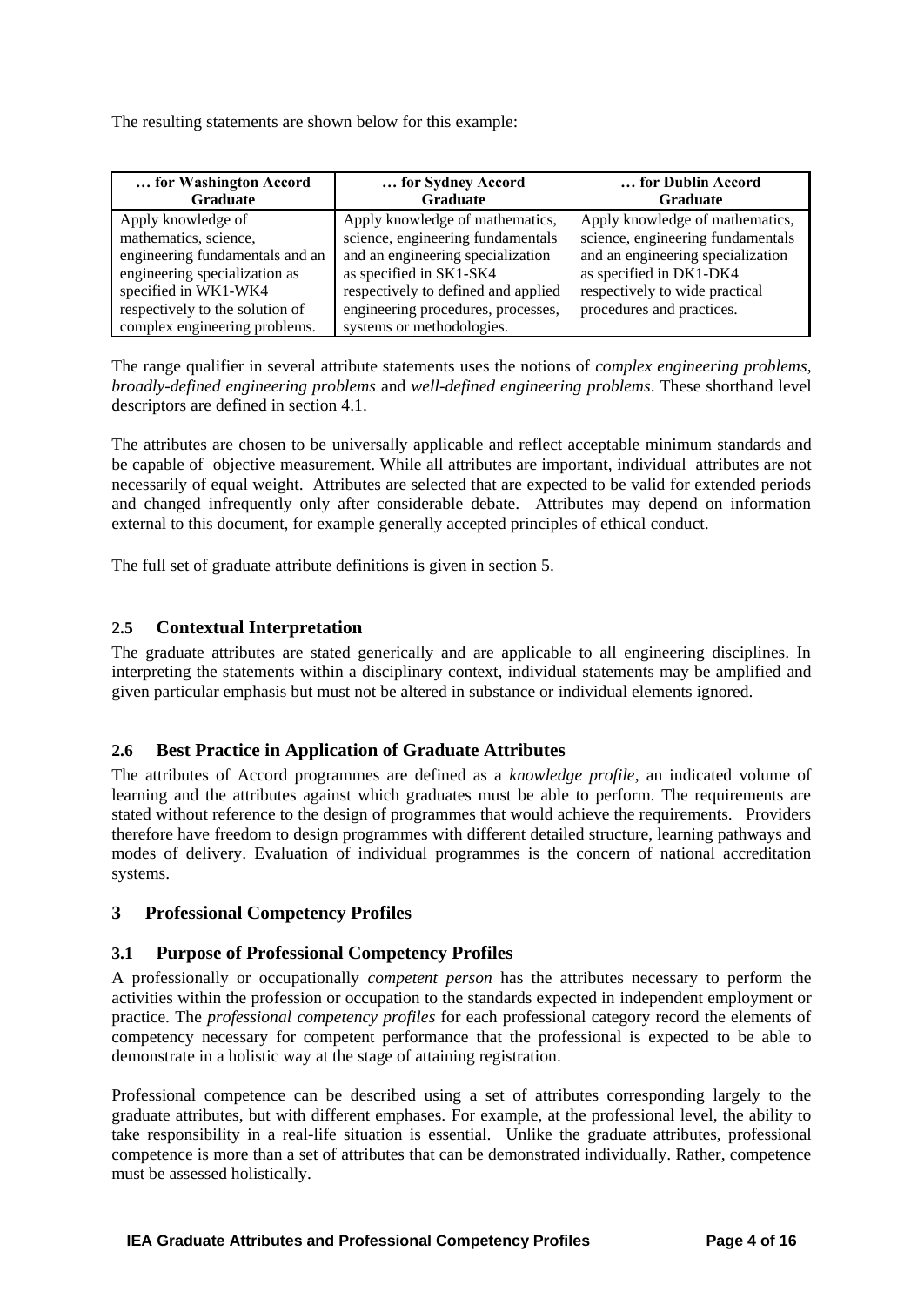### **3.2 Scope and Organisation of Professional Competency Profiles**

The professional competency profiles are written for each of the three categories: engineer, engineering technologist and engineering technician at the point of registration<sup>5</sup>. Each profile consists of thirteen elements. Individual elements are formulated around a differentiating characteristic using a stem and modifier, similarly to the method used for the graduate attributes described in section 2.3.

The stems are common to all three categories and the range modifiers allow distinctions and commonalities between categories to be identified. Like their counterparts in the graduate attributes, the range statements use the notions of complex engineering problems, broadly-defined engineering problems and well-defined engineering problems defined in section 4.1. At the professional level, a classification of engineering activities is used to define ranges and to distinguish between categories. Engineering activities are classified as *complex*, *broadly-defined* or *well-defined*. These shorthand level descriptors are defined in section 4.2.

#### **3.3 Limitations of Professional Competency Profile**

As in the case of the graduate attributes, the professional competency profiles are not prescriptive in detail but rather reflect the essential elements that would be present in competency standards.

The professional competency profiles do not specify performance indicators or how the above items should be interpreted in assessing evidence of competence from different areas of practice or for different types of work. Section 3.4 examines contextual interpretation.

Each jurisdiction may define *performance indicators***,** that is actions on the part of the candidate that demonstrate competence. For example, a design competency may be evidenced by the following performances:

*1: Identify and analyse design/ planning requirement and draw up detailed requirements specification*

- *2: Synthesise a range of potential solutions to problem or approaches to project execution*
- *3: Evaluate the potential approaches against requirements and impacts outside requirements*
- *4: Fully develop design of selected option*
- *5: Produce design documentation for implementation*

#### **3.4 Contextual Interpretation**

Demonstration of competence may take place in different areas of practice and different types of work. Competence statements are therefore discipline-independent. Competence statements accommodate different types of work, for example design, research and development and engineering management by using the broad phases in the cycle of engineering activity: problem analysis, synthesis, implementation, operation and evaluation, together the management attributes needed. The competence statements include the personal attributes needed for competent performance irrespective of specific local requirements: communication, ethical practice, judgement, taking responsibility and the protection of society.

The professional competency profiles are stated generically and are applicable to all engineering disciplines. The application of a competency profile may require amplification in different regulatory, disciplinary, occupational or environmental contexts. In interpreting the statements within a particular context, individual statements may be amplified and given particular emphasis but must not be altered in substance or ignored.

#### **3.5 Mobility between Professional Categories**

1

The graduate attributes and professional competency for each of three categories of engineering practitioner define the benchmark route or vertical progression in each category. This document does

<sup>5</sup> Requirements for the IEPA and IETA International Registers call for enhanced competency and responsibility.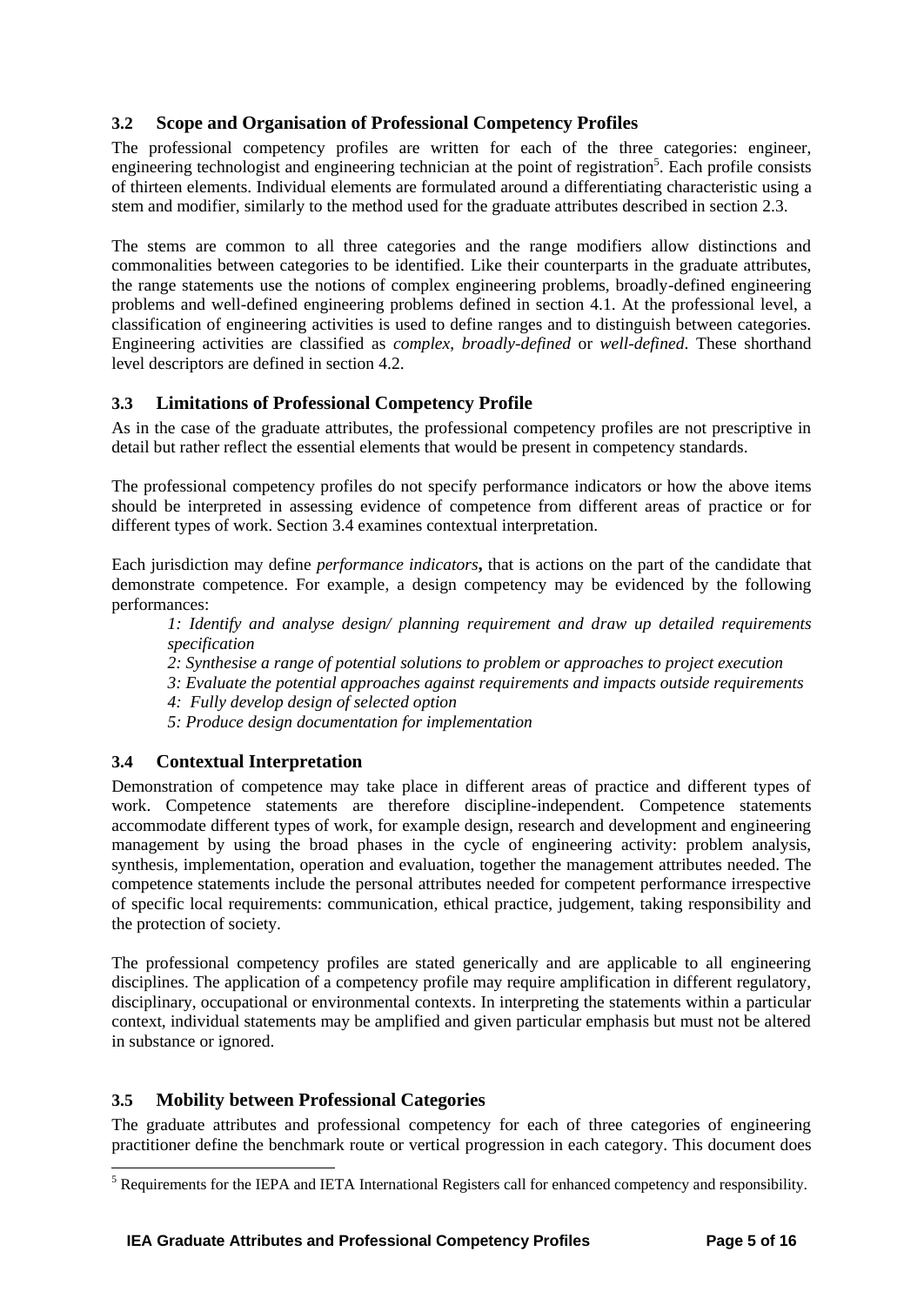not address the movement of individuals between categories, a process that usually required additional education, training and experience. The graduate attributes and professional competencies, through their definitions of level of demand, knowledge profile and outcomes to be achieved, allow a person planning such a change to gauge the further learning and experience that will be required. The education and registration requirements of the jurisdiction should be examined for specific requirements.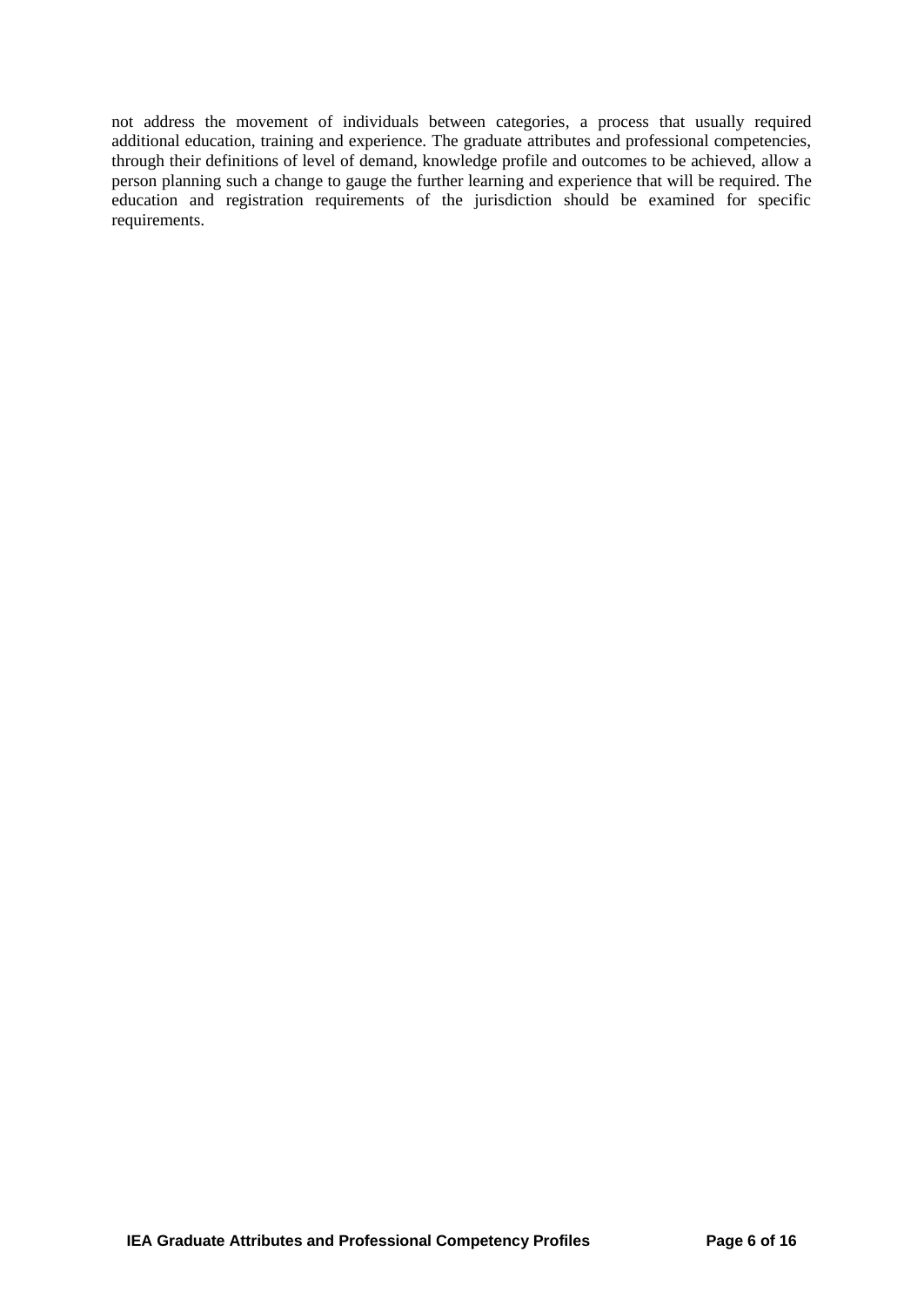# **4 Common Range and Contextual Definitions**

# **4.1 Range of Problem Solving**

# References to the Knowledge Profile are shown thus: (WK3, WK4 …)

| In the context of both Graduate Attributes and Professional Competencies: |                                                                                                                                                                                                             |                                                                                                                                                                                                        |                                                                                                                                                              |
|---------------------------------------------------------------------------|-------------------------------------------------------------------------------------------------------------------------------------------------------------------------------------------------------------|--------------------------------------------------------------------------------------------------------------------------------------------------------------------------------------------------------|--------------------------------------------------------------------------------------------------------------------------------------------------------------|
| <b>Attribute</b>                                                          | <b>Problems</b><br>Complex<br><b>Engineering</b><br>have<br>characteristic WP1 and some or all of WP2 to WP7.                                                                                               | Broadly-defined Engineering Problems have<br>characteristic SP1 and some or all of SP2 to SP7:                                                                                                         | Well-defined<br><b>Engineering</b><br><b>Problems</b><br>have<br>characteristic DP1 and some or all of DP2 to DP7.                                           |
| Depth of Knowledge<br>Required                                            | WP1: Cannot be resolved without in-depth<br>engineering knowledge at the level of one or<br>more of WK3, WK4, WK5, WK6 or WK8 which<br>allows a fundamentals-based, first principles<br>analytical approach | SP1: Cannot be resolved without engineering<br>knowledge at the level of one or more of SK 4,<br>SK5, and SK6 supported by SK3 with a strong<br>emphasis on the application of developed<br>technology | DP1: Cannot be resolved without extensive practical<br>knowledge as reflected in DK5 and DK6<br>supported by theoretical knowledge defined in<br>DK3 and DK4 |
| Range of conflicting<br>requirements                                      | WP2: Involve wide-ranging or conflicting technical,<br>engineering and other issues                                                                                                                         | SP2: Involve a variety of factors which may impose<br>conflicting constraints                                                                                                                          | DP2: Involve several issues, but with few of these<br>exerting conflicting constraints                                                                       |
| Depth of analysis<br>required                                             | WP3: Have no obvious solution and require abstract<br>thinking, originality in analysis to formulate<br>suitable models                                                                                     | SP3: Can be solved by application of well-proven<br>analysis techniques                                                                                                                                | DP3: Can be solved in standardised ways                                                                                                                      |
| Familiarity of issues                                                     | WP4: Involve infrequently encountered issues                                                                                                                                                                | SP4: Belong to families of familiar problems which<br>are solved in well-accepted ways                                                                                                                 | DP4: Are frequently encountered and thus familiar to<br>most practitioners in the practice area                                                              |
| Extent of applicable<br>codes                                             | WP5: Are outside problems encompassed by<br>standards and codes of practice for professional<br>engineering                                                                                                 | SP5: May be partially outside those encompassed<br>by standards or codes of practice                                                                                                                   | DP5: Are encompassed by standards and/or<br>documented codes of practice                                                                                     |
| Extent of stakeholder<br>involvement and<br>conflicting<br>requirements   | WP6: Involve diverse groups of stakeholders with<br>widely varying needs                                                                                                                                    | SP6: Involve several groups of stakeholders with<br>differing and occasionally conflicting needs                                                                                                       | DP6: Involve a limited range of stakeholders with<br>differing needs                                                                                         |
| Interdependence                                                           | WP 7: Are high level problems including many<br>component parts or sub-problems                                                                                                                             | SP7: Are parts of, or systems within complex<br>engineering problems                                                                                                                                   | <b>DP7:</b> Are discrete components of engineering<br>systems                                                                                                |
| In addition, in the context of the Professional Competencies              |                                                                                                                                                                                                             |                                                                                                                                                                                                        |                                                                                                                                                              |
| Consequences                                                              | <b>EP1:</b> Have significant consequences in a range of<br>contexts                                                                                                                                         | TP1: Have consequences which are important<br>locally, but may extend more widely                                                                                                                      | NP1: Have consequences which are locally<br>important and not far-reaching                                                                                   |
| Judgement                                                                 | EP2: Require judgement in decision making                                                                                                                                                                   | TP2: Require judgement in decision making                                                                                                                                                              |                                                                                                                                                              |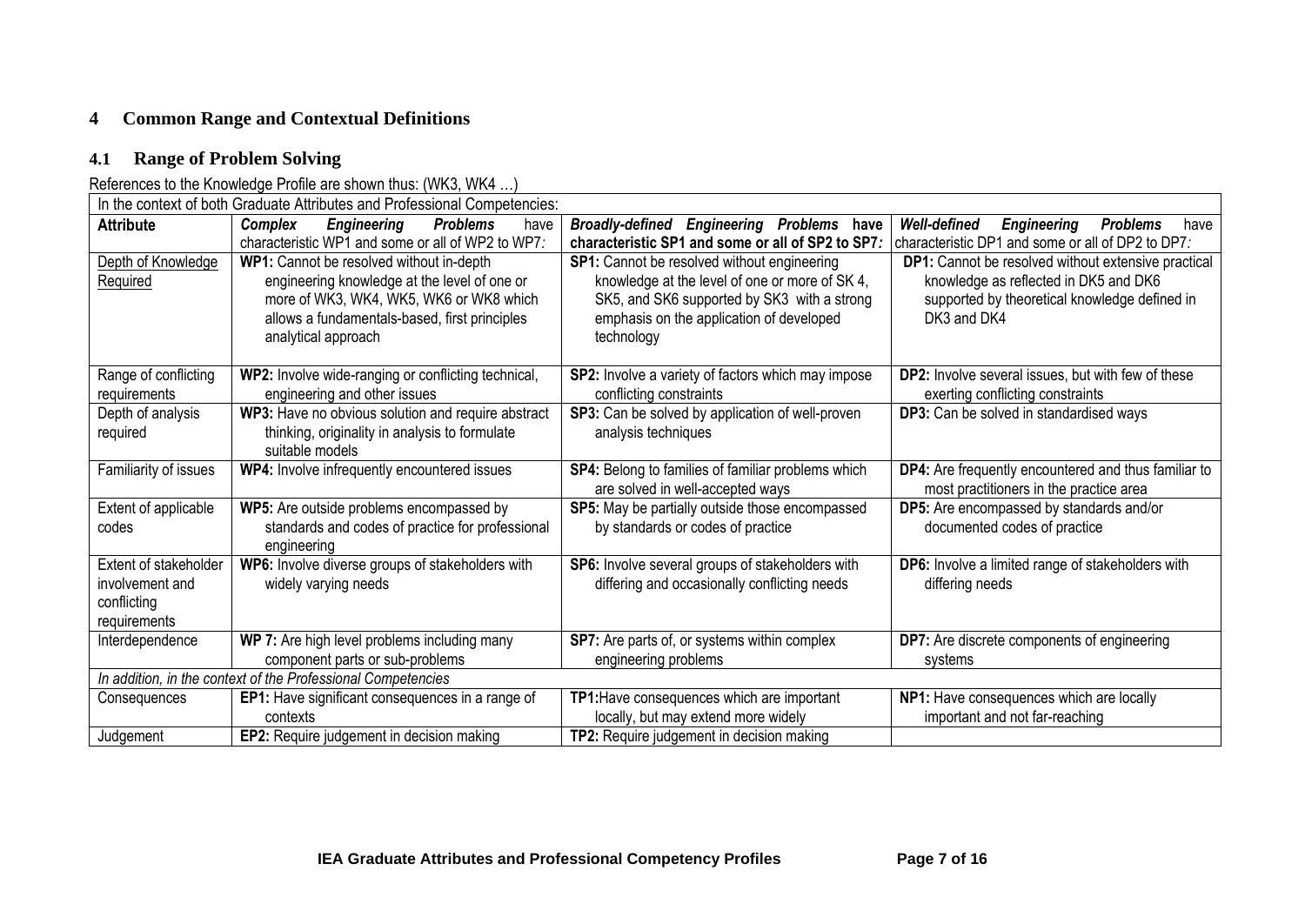## **4.2 Range of Engineering Activities**

| <b>Attribute</b>                               | <b>Complex Activities</b>                                                                                                                                              | <b>Broadly-defined Activities</b>                                                                                                                         | <b>Well-defined Activities</b>                                                                                                                                 |
|------------------------------------------------|------------------------------------------------------------------------------------------------------------------------------------------------------------------------|-----------------------------------------------------------------------------------------------------------------------------------------------------------|----------------------------------------------------------------------------------------------------------------------------------------------------------------|
| Preamble                                       | <b>Complex activities means (engineering)</b><br>activities or projects that have some or all of<br>the following characteristics:                                     | Broadly defined activities means (engineering)<br>activities or projects that have some or all of the<br>following characteristics:                       | Well-defined activities means (engineering)<br>activities or projects that have some or all of the<br>following characteristics:                               |
| Range of resources                             | <b>EA1:</b> Involve the use of diverse resources (and<br>for this purpose resources includes people,<br>money, equipment, materials, information<br>and technologies)  | TA1: Involve a variety of resources (and for this<br>purposes resources includes people, money,<br>equipment, materials, information and<br>technologies) | NA1: Involve a limited range of resources (and for<br>this purpose resources includes people, money,<br>equipment, materials, information and<br>technologies) |
| Level of interactions                          | <b>EA2:</b> Require resolution of significant problems<br>arising from interactions between wide-<br>ranging or conflicting technical, engineering<br>or other issues. | TA2: Require resolution of occasional interactions<br>between technical, engineering and other issues,<br>of which few are conflicting                    | NA2: Require resolution of interactions between<br>limited technical and engineering issues with little<br>or no impact of wider issues                        |
| Innovation                                     | <b>EA3:</b> Involve creative use of engineering<br>principles and research-based knowledge in<br>novel ways.                                                           | TA3: Involve the use of new materials, techniques or<br>processes in non-standard ways                                                                    | NA3: Involve the use of existing materials<br>techniques, or processes in modified or new ways                                                                 |
| Consequences to society<br>and the environment | <b>EA4:</b> Have significant consequences in a<br>range of contexts, characterized by difficulty<br>of prediction and mitigation                                       | TA4: Have reasonably predictable consequences<br>that are most important locally, but may extend<br>more widely                                           | NA4: Have consequences that are locally important<br>and not far-reaching                                                                                      |
| Familiarity                                    | <b>EA5:</b> Can extend beyond previous experiences<br>by applying principles-based approaches                                                                          | TA5: Require a knowledge of normal operating<br>procedures and processes                                                                                  | NA5: Require a knowledge of practical procedures<br>and practices for widely-applied operations and<br>processes                                               |

# **5 Accord programme profiles**

The following tables provides profiles of graduates of three types of tertiary education engineering programmes. See section 4 for definitions of complex engineering problems, broadly-defined engineering problems and well-defined engineering problems.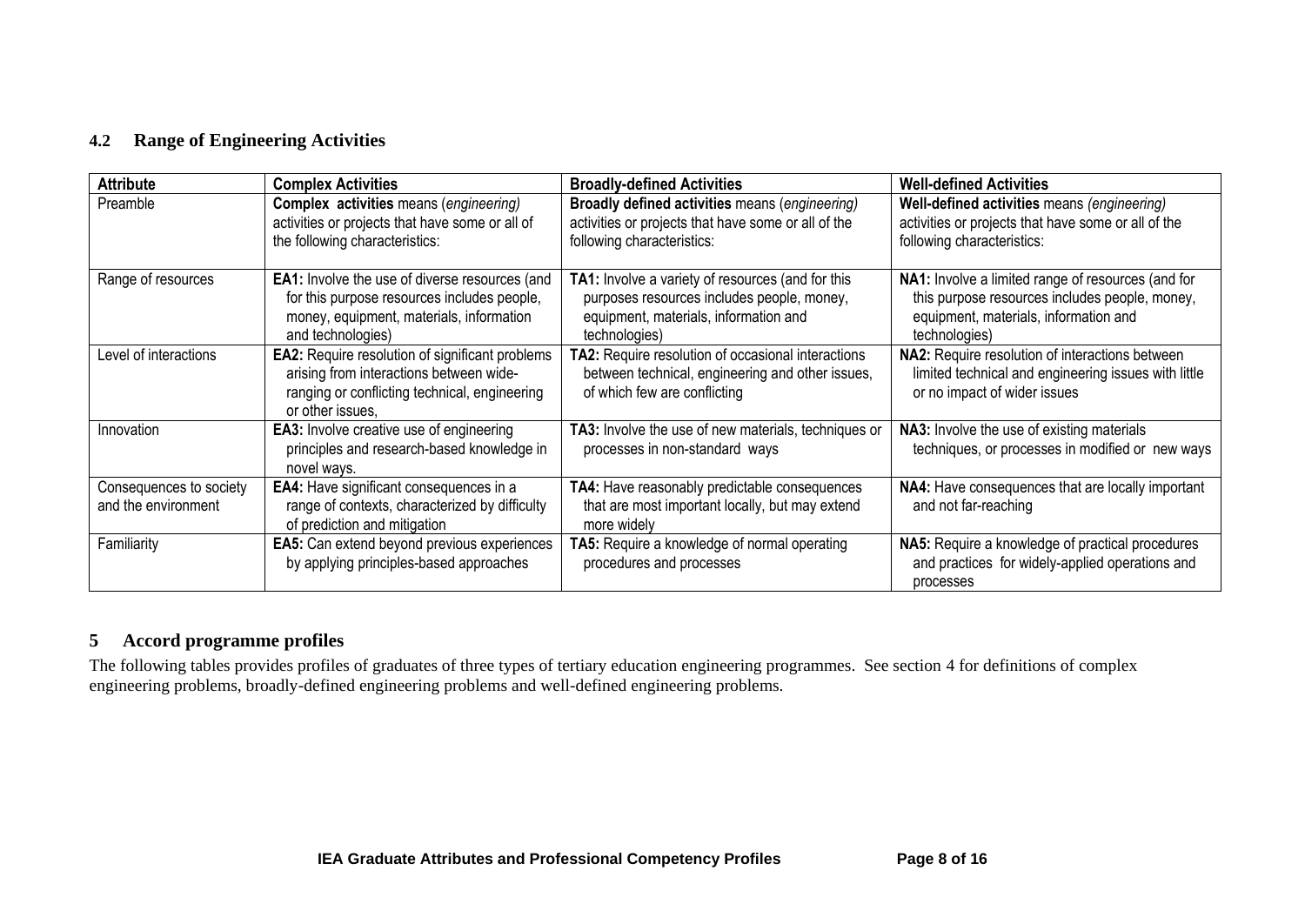# **5.1 Knowledge profile**

| A Washington Accord programme provides:                                                                                                                                                                                                                                                                                | A Sydney Accord programme provides:                                                                                                                                                                      | A Dublin Accord programme provides:                                                                                                                                                           |
|------------------------------------------------------------------------------------------------------------------------------------------------------------------------------------------------------------------------------------------------------------------------------------------------------------------------|----------------------------------------------------------------------------------------------------------------------------------------------------------------------------------------------------------|-----------------------------------------------------------------------------------------------------------------------------------------------------------------------------------------------|
| WK1: A systematic, theory-based understanding of the<br>natural sciences applicable to the discipline                                                                                                                                                                                                                  | SK1: A systematic, theory-based understanding of the<br>natural sciences applicable to the sub-discipline                                                                                                | <b>DK1:</b> A descriptive, formula-based understanding of the<br>natural sciences applicable in a sub-discipline                                                                              |
| WK2: Conceptually-based mathematics, numerical<br>analysis, statistics and formal aspects of computer<br>and information science to support analysis and<br>modelling applicable to the discipline                                                                                                                     | SK2: Conceptually-based mathematics, numerical<br>analysis, statistics and aspects of computer and<br>information science to support analysis and use of<br>models applicable to the sub-discipline      | DK2: Procedural mathematics, numerical analysis,<br>statistics applicable in a sub-discipline                                                                                                 |
| WK3: A systematic, theory-based formulation of<br>engineering fundamentals required in the<br>engineering discipline                                                                                                                                                                                                   | SK3: A systematic, theory-based formulation of<br>engineering fundamentals required in an accepted<br>sub-discipline                                                                                     | DK3: A coherent procedural formulation of engineering<br>fundamentals required in an accepted sub-discipline                                                                                  |
| WK4: Engineering specialist knowledge that provides<br>theoretical frameworks and bodies of knowledge for<br>the accepted practice areas in the engineering<br>discipline; much is at the forefront of the discipline.                                                                                                 | SK4: Engineering specialist knowledge that provides<br>theoretical frameworks and bodies of knowledge for an<br>accepted sub-discipline                                                                  | DK4: Engineering specialist knowledge that provides<br>the body of knowledge for an accepted sub-discipline                                                                                   |
| WK5: Knowledge that supports engineering design in a<br>practice area                                                                                                                                                                                                                                                  | SK5: Knowledge that supports engineering design<br>using the technologies of a practice area                                                                                                             | DK5: Knowledge that supports engineering design<br>based on the techniques and procedures of a practice<br>area                                                                               |
| WK6: Knowledge of engineering practice (technology) in<br>the practice areas in the engineering discipline                                                                                                                                                                                                             | SK6: Knowledge of engineering technologies<br>applicable in the sub-discipline                                                                                                                           | DK6: Codified practical engineering knowledge in<br>recognised practice area.                                                                                                                 |
| WK7: Comprehension of the role of engineering in<br>society and identified issues in engineering practice in<br>the discipline: ethics and the professional<br>responsibility of an engineer to public safety; the<br>impacts of engineering activity: economic, social,<br>cultural, environmental and sustainability | <b>SK7: Comprehension of the role of technology in</b><br>society and identified issues in applying engineering<br>technology: ethics and impacts: economic, social,<br>environmental and sustainability | DK7: Knowledge of issues and approaches in<br>engineering technician practice: ethics, financial,<br>cultural, environmental and sustainability impacts                                       |
| WK8: Engagement with selected knowledge in the<br>research literature of the discipline                                                                                                                                                                                                                                | SK8: Engagement with the technological literature of<br>the discipline                                                                                                                                   |                                                                                                                                                                                               |
| A programme that builds this type of knowledge and<br>develops the attributes listed below is typically achieved in 4<br>to 5 years of study, depending on the level of students at<br>entry.                                                                                                                          | A programme that builds this type of knowledge and<br>develops the attributes listed below is typically achieved in 3<br>to 4 years of study, depending on the level of students at<br>entry.            | A programme that builds this type of knowledge and<br>develops the attributes listed below is typically achieved in 2<br>to 3 years of study, depending on the level of students at<br>entry. |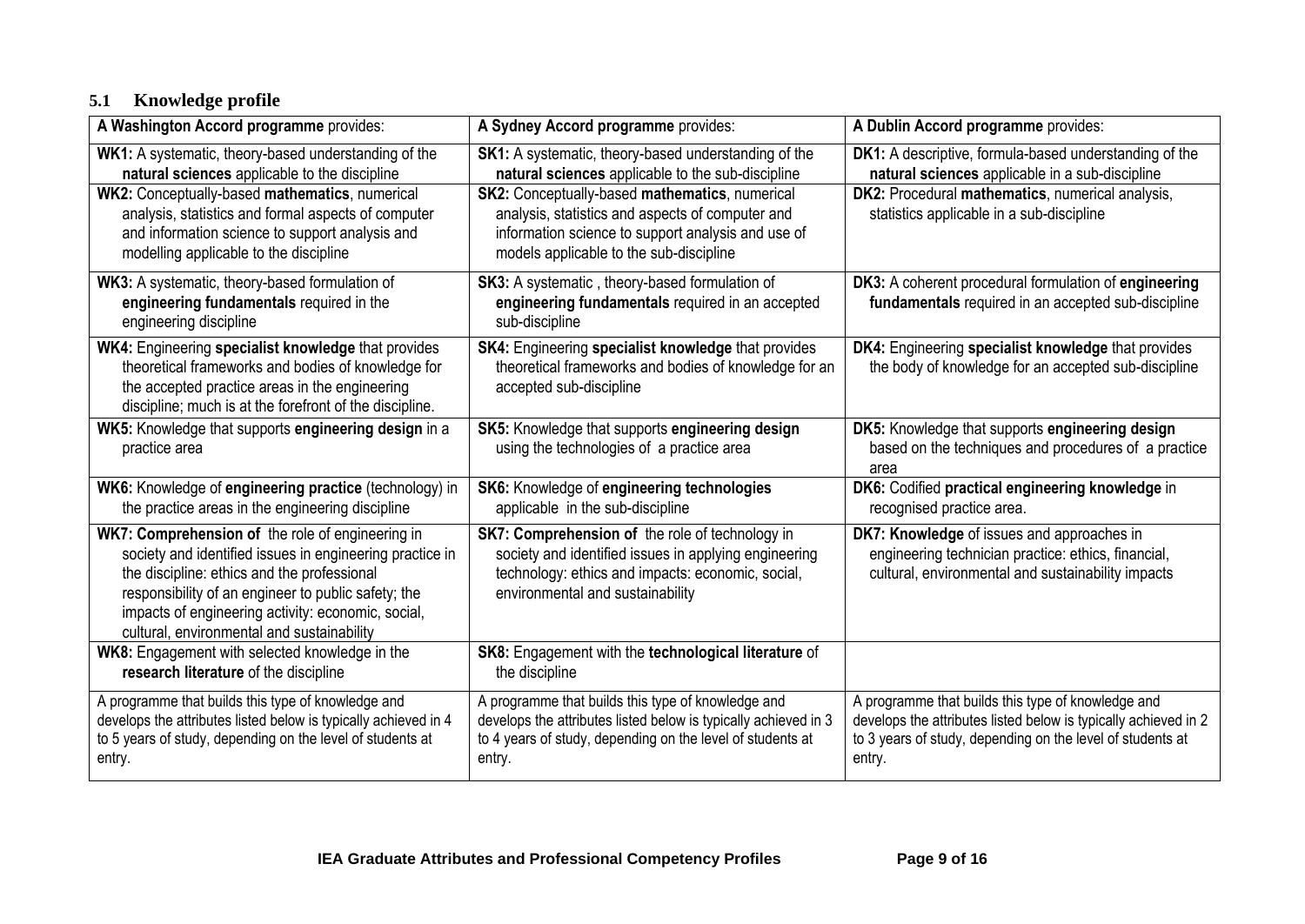# **5.2 Graduate Attribute Profiles**

References to the Knowledge Profile are shown thus: (WK1 to WK4)

| <b>Differentiating</b><br>Characteristic                                                                                                                                                                                   | for Washington Accord Graduate                                                                                                                                                                                                                                       | for Sydney Accord Graduate                                                                                                                                                                                                                                                                                            | for Dublin Accord Graduate                                                                                                                                                                                                                                                               |
|----------------------------------------------------------------------------------------------------------------------------------------------------------------------------------------------------------------------------|----------------------------------------------------------------------------------------------------------------------------------------------------------------------------------------------------------------------------------------------------------------------|-----------------------------------------------------------------------------------------------------------------------------------------------------------------------------------------------------------------------------------------------------------------------------------------------------------------------|------------------------------------------------------------------------------------------------------------------------------------------------------------------------------------------------------------------------------------------------------------------------------------------|
| Engineering<br>Knowledge:                                                                                                                                                                                                  | WA1: Apply knowledge of mathematics, natural<br>science, engineering fundamentals and an<br>engineering specialization as specified in WK1<br>to WK4 respectively to the solution of complex<br>engineering problems.                                                | SA1: Apply knowledge of mathematics, natural<br>science, engineering fundamentals and an<br>engineering specialization as specified in SK1 to<br>SK4 respectively to defined and applied<br>engineering procedures, processes, systems or<br>methodologies.                                                           | DA1: Apply knowledge of mathematics, natural<br>science, engineering fundamentals and an<br>engineering specialization as specified in DK1<br>to DK4 respectively to wide practical<br>procedures and practices.                                                                         |
| <b>Problem Analysis</b><br>Complexity of analysis                                                                                                                                                                          | WA2: Identify, formulate, research literature and<br>analyse complex engineering problems<br>reaching substantiated conclusions using first<br>principles of mathematics, natural sciences<br>and engineering sciences. (WK1 to WK4)                                 | SA2: Identify, formulate, research literature and<br>analyse broadly-defined engineering problems<br>reaching substantiated conclusions using<br>analytical tools appropriate to the discipline or<br>area of specialisation. (SK1 to SK4)                                                                            | DA2: Identify and analyse well-defined<br>engineering problems reaching substantiated<br>conclusions using codified methods of<br>analysis specific to their field of activity. (DK1<br>to DK4)                                                                                          |
| Design/ development of<br>solutions: Breadth and<br>uniqueness of<br>engineering problems<br>i.e. the extent to which<br>problems are original<br>and to which solutions<br>have previously been<br>identified or codified | WA3: Design solutions for complex engineering<br>problems and design systems, components or<br>processes that meet specified needs with<br>appropriate consideration for public health and<br>safety, cultural, societal, and environmental<br>considerations. (WK5) | <b>SA3:</b> Design solutions for broadly- defined<br>engineering technology problems and contribute<br>to the design of systems, components or<br>processes to meet specified needs with<br>appropriate consideration for public health and<br>safety, cultural, societal, and environmental<br>considerations. (SK5) | DA3: Design solutions for well-defined technical<br>problems and assist with the design of<br>systems, components or processes to meet<br>specified needs with appropriate consideration<br>for public health and safety, cultural, societal,<br>and environmental considerations. (DK5) |
| Investigation: Breadth<br>and depth of<br>investigation and<br>experimentation                                                                                                                                             | <b>WA4: Conduct investigations of complex</b><br>problems using research-based knowledge<br>(WK8) and research methods including design<br>of experiments, analysis and interpretation of<br>data, and synthesis of information to provide<br>valid conclusions.     | <b>SA4:</b> Conduct investigations of broadly-defined<br>problems; locate, search and select relevant<br>data from codes, data bases and literature<br>(SK8), design and conduct experiments to<br>provide valid conclusions.                                                                                         | DA4: Conduct investigations of well-defined<br>problems; locate and search relevant codes<br>and catalogues, conduct standard tests and<br>measurements.                                                                                                                                 |
| Modern Tool Usage: Level<br>of understanding of the<br>appropriateness of the tool                                                                                                                                         | WA5: Create, select and apply appropriate<br>techniques, resources, and modern<br>engineering and IT tools, including prediction<br>and modelling, to complex engineering<br>problems, with an understanding of the<br>limitations. (WK6)                            | <b>SA5:</b> Select and apply appropriate techniques,<br>resources, and modern engineering and IT<br>tools, including prediction and modelling, to<br>broadly-defined engineering problems, with an<br>understanding of the limitations. (SK6)                                                                         | DA5: Apply appropriate techniques, resources,<br>and modern engineering and IT tools to well-<br>defined engineering problems, with an<br>awareness of the limitations. (DK6)                                                                                                            |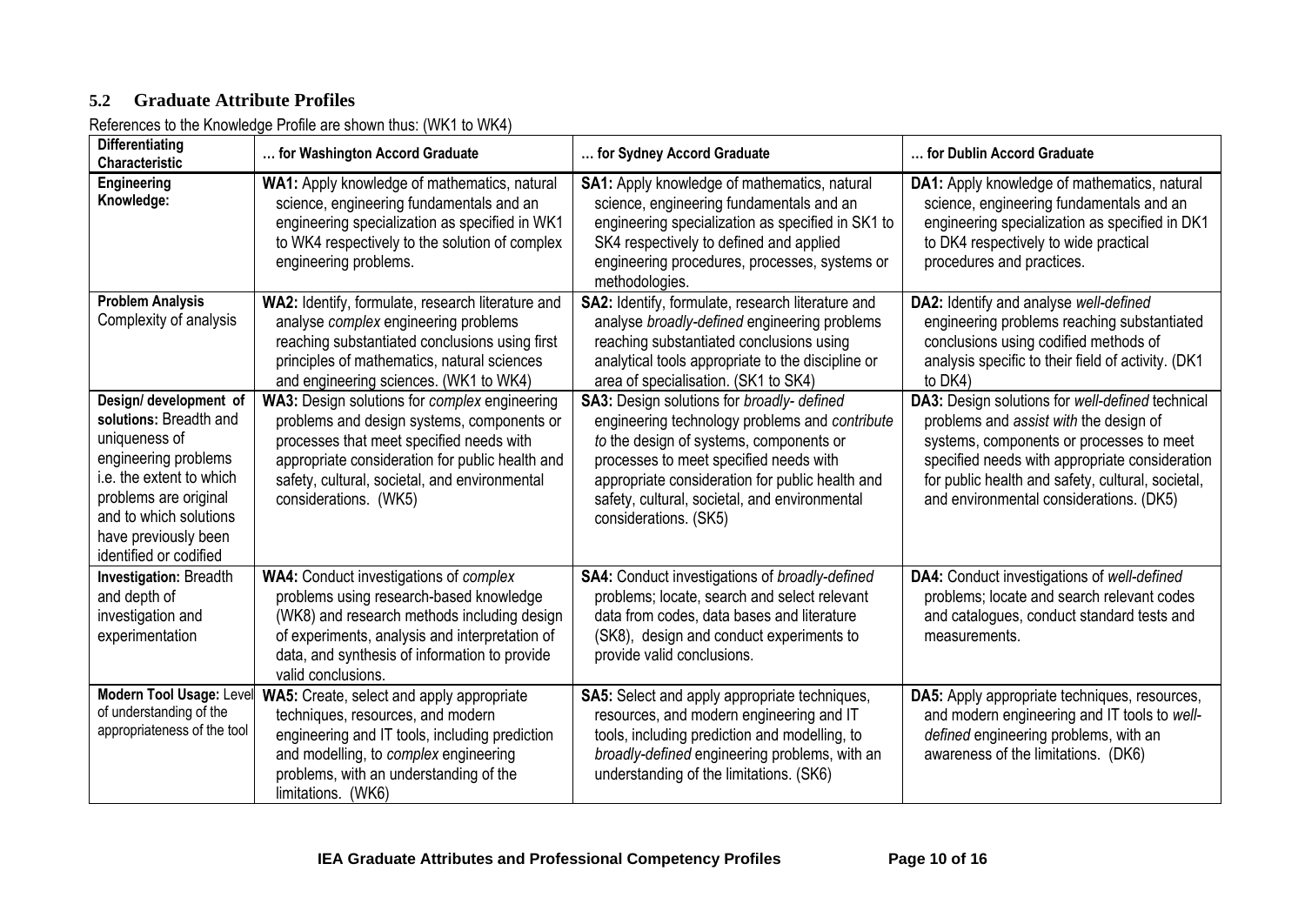| The Engineer and                 | WA6: Apply reasoning informed by contextual        | SA6: Demonstrate understanding of the societal,        | DA6: Demonstrate knowledge of the societal,     |
|----------------------------------|----------------------------------------------------|--------------------------------------------------------|-------------------------------------------------|
| Society: Level of                | knowledge to assess societal, health, safety,      | health, safety, legal and cultural issues and the      | health, safety, legal and cultural issues and   |
| knowledge and                    | legal and cultural issues and the consequent       | consequent responsibilities relevant to                | the consequent responsibilities relevant to     |
| responsibility                   | responsibilities relevant to professional          | engineering technology practice and solutions to       | engineering technician practice and solutions   |
|                                  | engineering practice and solutions to complex      | broadly defined engineering problems. (SK7)            | to well defined engineering problems. (DK7)     |
|                                  | engineering problems. (WK7)                        |                                                        |                                                 |
| <b>Environment and</b>           | WA7: Understand and evaluate the sustainability    | <b>SA7:</b> Understand and evaluate the sustainability | DA7: Understand and evaluate the sustainability |
| Sustainability: Type of          | and impact of professional engineering work in     | and impact of engineering technology work in           | and impact of engineering technician work in    |
| solutions.                       | the solution of complex engineering problems in    | the solution of broadly defined engineering            | the solution of well defined engineering        |
|                                  | societal and environmental contexts. (WK7)         | problems in societal and environmental                 | problems in societal and environmental          |
|                                  |                                                    | contexts. (SK7)                                        | contexts. (DK7)                                 |
| <b>Ethics: Understanding</b>     | WA8: Apply ethical principles and commit to        | SA8: Understand and commit to professional             | DA8: Understand and commit to professional      |
| and level of practice            | professional ethics and responsibilities and       | ethics and responsibilities and norms of               | ethics and responsibilities and norms of        |
|                                  | norms of engineering practice. (WK7)               | engineering technology practice. (SK7)                 | technician practice. (DK7)                      |
| <b>Individual and Team</b>       | WA9: Function effectively as an individual, and as | SA9: Function effectively as an individual, and as     | DA9: Function effectively as an individual, and |
| work: Role in and                | a member or leader in diverse teams and in         | a member or leader in diverse teams.                   | as a member in diverse technical teams.         |
| diversity of team                | multi-disciplinary settings.                       |                                                        |                                                 |
| <b>Communication:</b>            | WA10: Communicate effectively on complex           | SA10: Communicate effectively on broadly-              | DA10: Communicate effectively on well-defined   |
| Level of                         | engineering activities with the engineering        | defined engineering activities with the                | engineering activities with the engineering     |
| communication                    | community and with society at large, such as       | engineering community and with society at              | community and with society at large, by being   |
| according to type of             | being able to comprehend and write effective       | large, by being able to comprehend and write           | able to comprehend the work of others,          |
| activities performed             | reports and design documentation, make             | effective reports and design documentation,            | document their own work, and give and           |
|                                  | effective presentations, and give and receive      | make effective presentations, and give and             | receive clear instructions                      |
|                                  | clear instructions.                                | receive clear instructions                             |                                                 |
| <b>Project Management</b>        | WA11: Demonstrate knowledge and                    | <b>SA11:</b> Demonstrate knowledge and                 | DA11: Demonstrate knowledge and                 |
| and Finance:                     | understanding of engineering management            | understanding of engineering management                | understanding of engineering management         |
| Level of management              | principles and economic decision-making and        | principles and apply these to one's own work,          | principles and apply these to one's own work,   |
| required for differing           | apply these to one's own work, as a member         | as a member or leader in a team and to manage          | as a member or leader in a technical team and   |
| types of activity                | and leader in a team, to manage projects and in    | projects in multidisciplinary environments.            | to manage projects in multidisciplinary         |
|                                  | multidisciplinary environments.                    |                                                        | environments                                    |
| <b>Lifelong learning:</b>        | WA12: Recognize the need for, and have the         | SA12: Recognize the need for, and have the             | DA12: Recognize the need for, and have the      |
| Preparation for and              | preparation and ability to engage in independent   | ability to engage in independent and life-long         | ability to engage in independent updating in    |
|                                  |                                                    |                                                        |                                                 |
| depth of continuing<br>learning. | and life-long learning in the broadest context of  | learning in specialist technologies.                   | the context of specialized technical            |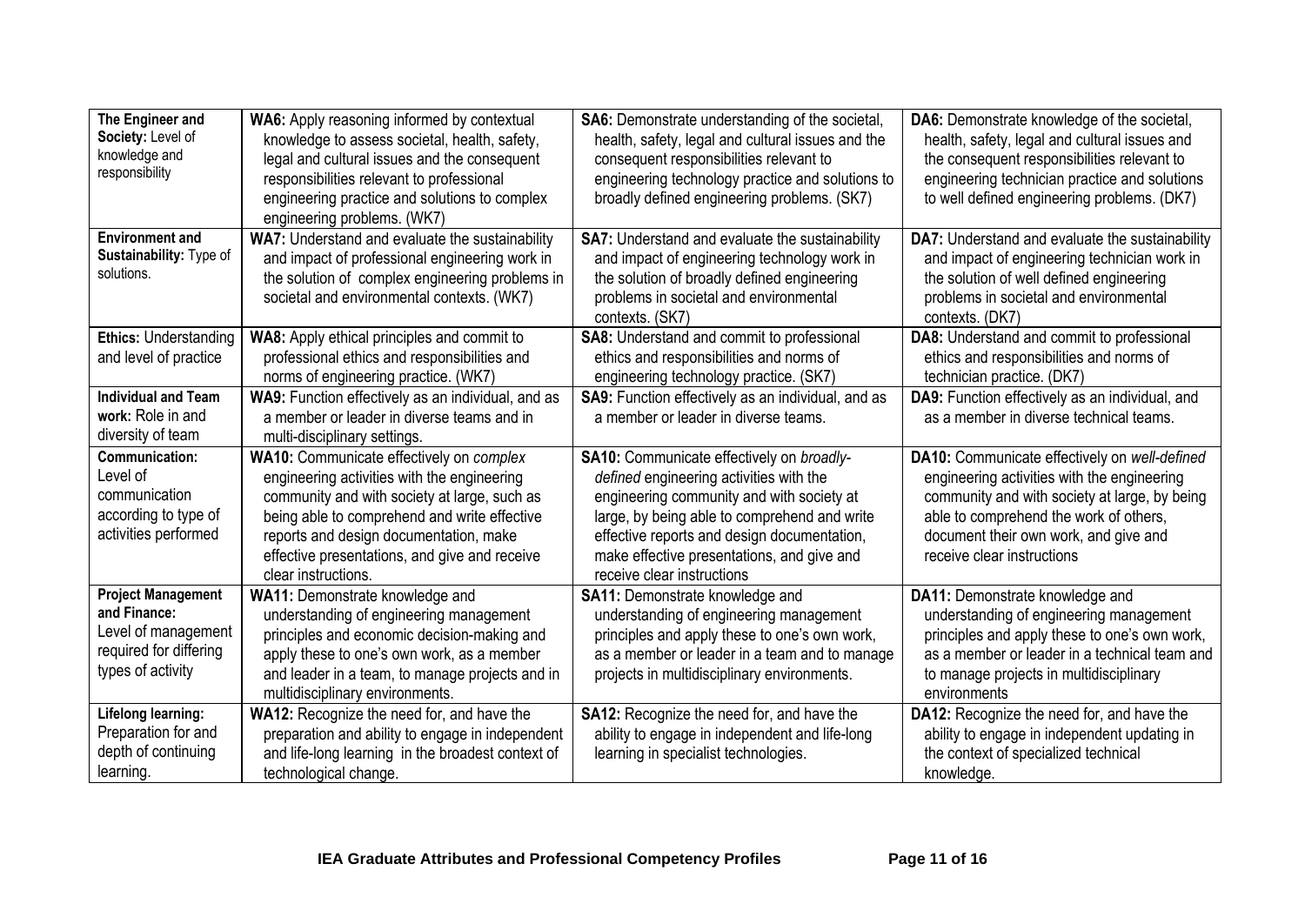# **6 Professional Competency Profiles**

To meet the minimum standard of competence a person must demonstrate that he/she is able to practice competently in his/her practice area to the standard expected of a reasonable Professional Engineer/Engineering Technologist/Engineering Technician.

The extent to which the person is able to perform each of the following elements in his/her practice area must be taken into account in assessing whether or not he/she meets the overall standard.

| <b>Differentiating</b>                                                                                                                     | <b>Professional Engineer</b>                                                                                                                                                                                                                          | <b>Engineering Technologist</b>                                                                                                                                                                                                                                               | <b>Engineering Technician</b>                                                                                                                                                                                                                                   |
|--------------------------------------------------------------------------------------------------------------------------------------------|-------------------------------------------------------------------------------------------------------------------------------------------------------------------------------------------------------------------------------------------------------|-------------------------------------------------------------------------------------------------------------------------------------------------------------------------------------------------------------------------------------------------------------------------------|-----------------------------------------------------------------------------------------------------------------------------------------------------------------------------------------------------------------------------------------------------------------|
| <b>Characteristic</b><br><b>Comprehend and apply</b><br>universal knowledge:<br>Breadth and depth of<br>education and type of<br>knowledge | EC1: Comprehend and apply advanced<br>knowledge of the widely-applied<br>principles underpinning good practice                                                                                                                                        | TC1: Comprehend and apply the knowledge<br>embodied in widely accepted and applied<br>procedures, processes, systems or<br>methodologies                                                                                                                                      | NC1: Comprehend and apply knowledge<br>embodied in standardised practices                                                                                                                                                                                       |
| <b>Comprehend and apply</b><br>local knowledge: Type of<br>local knowledge                                                                 | EC2: Comprehend and apply advanced<br>knowledge of the widely-applied principles<br>underpinning good practice specific to the<br>jurisdiction in which he/she practices.                                                                             | TC2: Comprehend and apply the knowledge<br>embodied procedures, processes,<br>systems or methodologies that is specific<br>to the jurisdiction in which he/she<br>practices.                                                                                                  | NC2: Comprehend and apply knowledge<br>embodied in standardised practices<br>specific to the jurisdiction in which he/she<br>practices.                                                                                                                         |
| Problem analysis:<br>Complexity of analysis                                                                                                | <b>EC3:</b> Define, investigate and analyse complex<br>problems                                                                                                                                                                                       | TC3: Identify, clarify, and analyse broadly-<br>defined problems                                                                                                                                                                                                              | NC3: Identify, state and analyse well-defined<br>problems                                                                                                                                                                                                       |
| Design and<br>development of<br>solutions: Nature of the<br>problem and uniqueness<br>of the solution                                      | <b>EC4:</b> Design or develop solutions to complex<br>problems                                                                                                                                                                                        | TC4: Design or develop solutions to broadly-<br>defined problems                                                                                                                                                                                                              | NC4: Design or develop solutions to well-<br>defined problems                                                                                                                                                                                                   |
| Evaluation: Type of<br>activity                                                                                                            | EC5: Evaluate the outcomes and impacts of<br>complex activities                                                                                                                                                                                       | TC4: Evaluate the outcomes and impacts of<br>broadly defined activities                                                                                                                                                                                                       | NC5: Evaluate the outcomes and impacts of<br>well-defined activities                                                                                                                                                                                            |
| <b>Protection of society:</b><br>Types of activity and<br>responsibility to public                                                         | EC6: Recognise the reasonably foreseeable<br>social, cultural and environmental effects<br>of complex activities generally, and have<br>regard to the need for sustainability;<br>recognise that the protection of society is<br>the highest priority | TC6: Recognise the reasonably foreseeable<br>social, cultural and environmental effects<br>of broadly-defined activities generally, and<br>have regard to the need for sustainability;<br>take responsibility in all these activities to<br>avoid putting the public at risk. | NC6: Recognise the reasonably foreseeable<br>social, cultural and environmental effects<br>of well-defined activities generally, and<br>have regard to the need for sustainability;<br>use engineering technical expertise to<br>prevent dangers to the public. |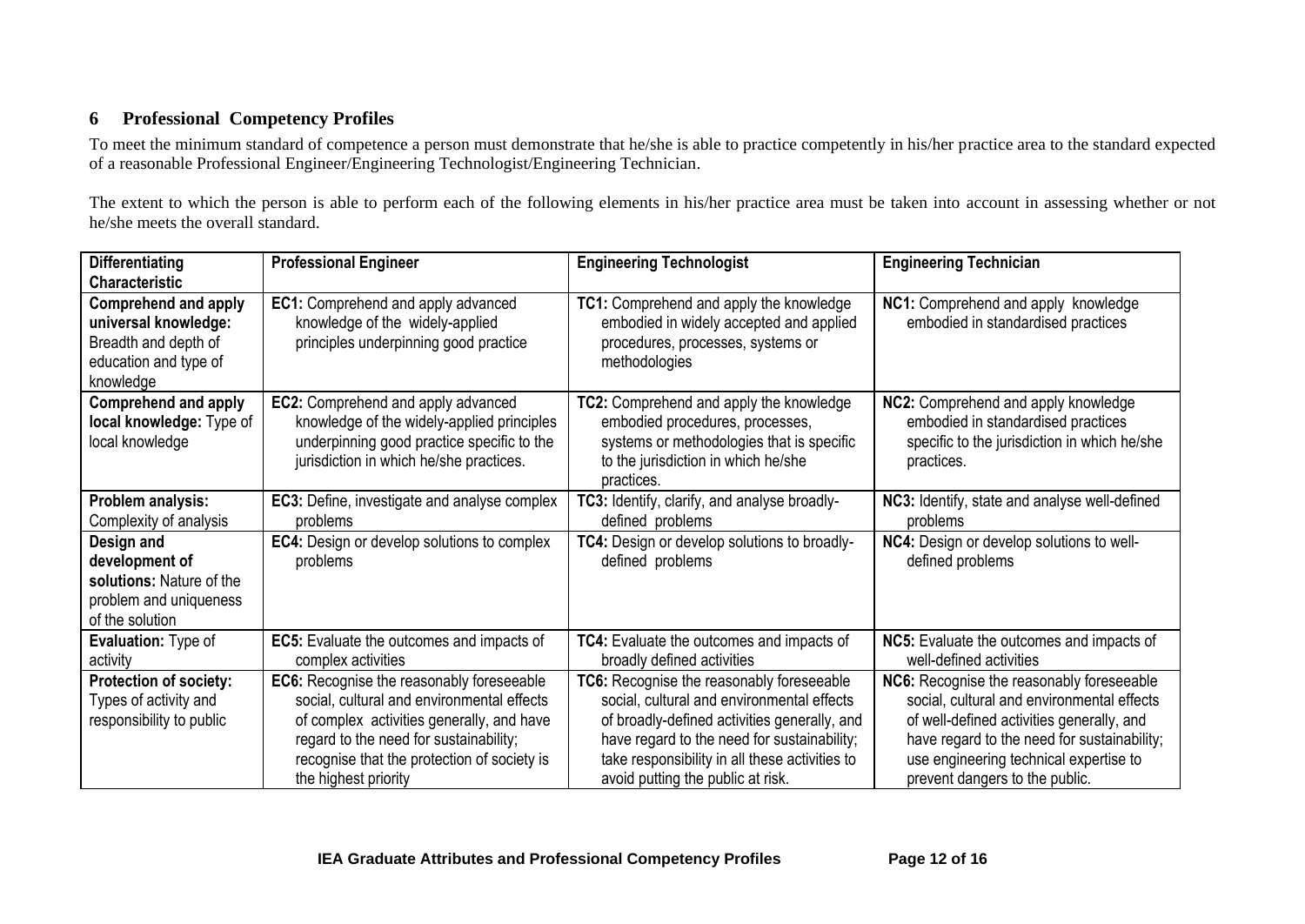| Legal and regulatory: No          | <b>EC7:</b> Meet all legal and regulatory           | <b>TC7:</b> Meet all legal and regulatory           | <b>NC7:</b> Meet all legal and regulatory    |
|-----------------------------------|-----------------------------------------------------|-----------------------------------------------------|----------------------------------------------|
| differentiation in this           | requirements and protect public health              | requirements and protect public health              | requirements and protect public health       |
| characteristic                    | and safety in the course of his or her              | and safety in the course of his or her              | and safety in the course of his or her       |
|                                   | activities                                          | activities                                          | activities                                   |
| <b>Ethics: No differentiation</b> | <b>EC8:</b> Conduct his or her activities ethically | <b>TC8:</b> Conduct his or her activities ethically | NC8: Conduct his or her activities ethically |
| in this characteristic            |                                                     |                                                     |                                              |
| <b>Manage engineering</b>         | EC9: Manage part or all of one or more              | TC9: Manage part or all of one or more              | NC9: Manage part or all of one or more well- |
| activities: Types of              | complex activities                                  | broadly-defined activities                          | defined activities                           |
| activity                          |                                                     |                                                     |                                              |
| <b>Communication: No</b>          | <b>EC10:</b> Communicate clearly with others in the | TC10: Communicate clearly with others in the        | NC10: Communicate clearly with others in the |
| differentiation in this           | course of his or her activities                     | course of his or her activities                     | course of his or her activities              |
| characteristic                    |                                                     |                                                     |                                              |
| Lifelong learning:                | <b>EC11:</b> Undertake CPD activities sufficient to | <b>TC11: Undertake CPD activities sufficient to</b> | NC11: Undertake CPD activities sufficient to |
| Preparation for and depth         | maintain and extend his or her                      | maintain and extend his or her                      | maintain and extend his or her               |
| of continuing learning.           | competence                                          | competence                                          | competence                                   |
| Judgement: Level of               | <b>EC11:</b> Recognize complexity and assess        | TC12: Choose appropriate technologies to            | NC12: Choose and apply appropriate           |
| developed knowledge,              | alternatives in light of competing                  | deal with broadly defined problems.                 | technical expertise. Exercise sound          |
| and ability and judgement         | requirements and incomplete knowledge.              | Exercise sound judgement in the course of           | judgement in the course of his or her well-  |
| in relation to type of            | Exercise sound judgement in the course              | his or her broadly-defined activities               | defined activities                           |
| activity                          | of his or her complex activities                    |                                                     |                                              |
| <b>Responsibility for</b>         | <b>EC12:</b> Be responsible for making decisions on | TC13: Be responsible for making decisions on        | NC13: Be responsible for making decisions on |
| decisions: Type of                | part or all of complex activities                   | part or all of one or more broadly defined          | part or all of all of one or more well-      |
| activity for which                |                                                     | activities                                          | defined activities                           |
| responsibility is taken           |                                                     |                                                     |                                              |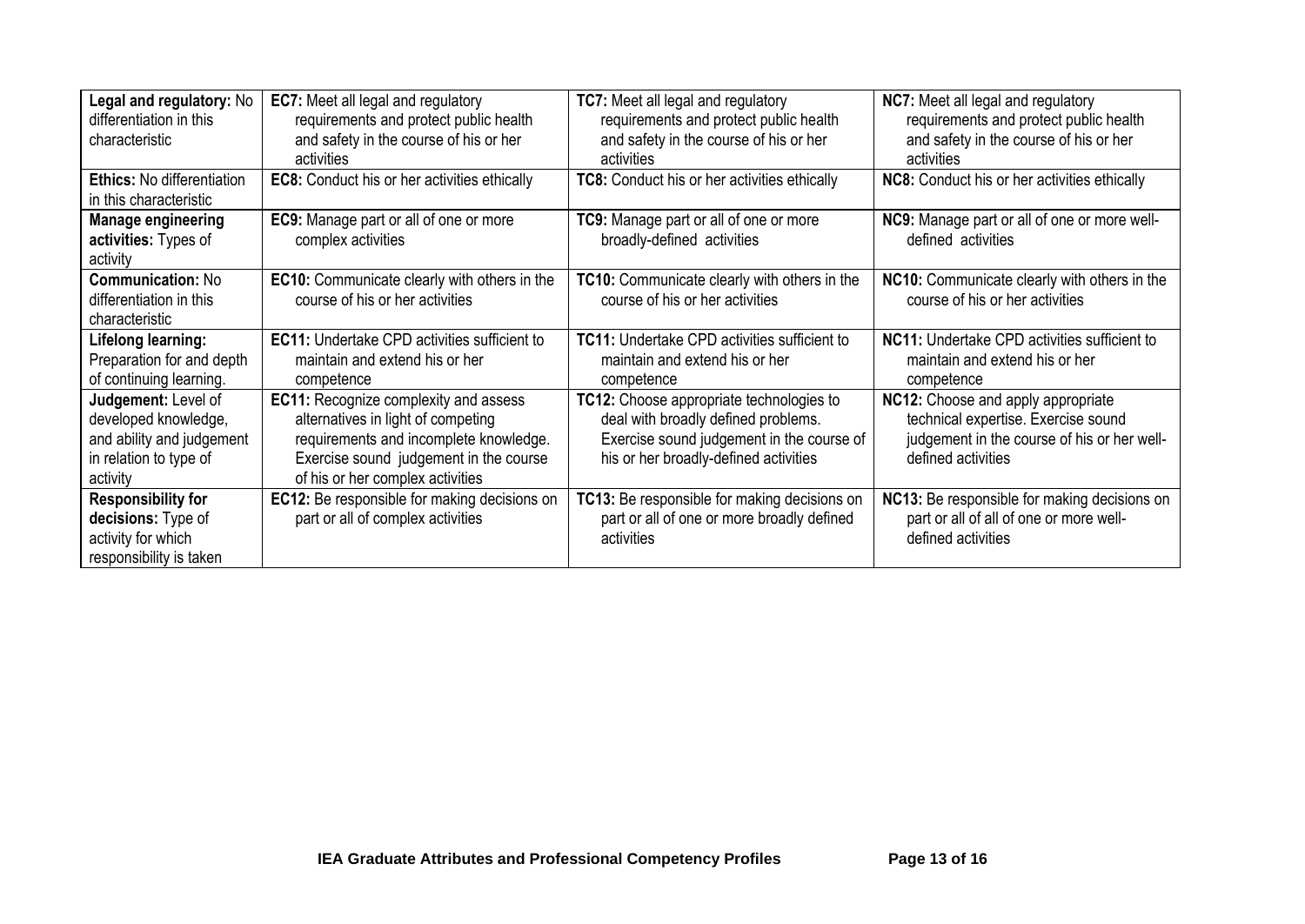#### **Appendix A: Definitions of terms**

**Note:** These definitions apply to terms used in this document but also indicate equivalence to terms used in other engineering education standards.

**Branch of engineering**: a generally-recognised, major subdivision of engineering such as the traditional *disciplines* of Chemical, Civil, or Electrical Engineering, or a cross-disciplinary field of comparable breadth including combinations of engineering fields, for example Mechatronics, and the application of engineering in other fields, for example Bio-Medical Engineering.

**Broadly-defined engineering problems:** a class of problem with characteristics defined in section 4.1.

**Broadly-defined engineering activities:** a class of activities with characteristics defined in section 4.2.

**Complementary (contextual) knowledge:** Disciplines other than engineering, basic and mathematical sciences, that support engineering practice, enable its impacts to be understood and broaden the outlook of the engineering graduate.

**Complex engineering problems:** a class of problem with characteristics defined in section 4.1.

**Complex engineering activities:** a class of activities with characteristics defined in section 4.2.

**Continuing Professional Development:** the systematic, accountable maintenance, improvement and broadening of knowledge and skills, and the development of personal qualities necessary for the execution of professional and technical duties throughout an engineering practitioner's career.

**Engineering sciences:** include engineering fundamentals that have roots in the mathematical and physical sciences, and where applicable, in other natural sciences, but extend knowledge and develop models and methods in order to lead to applications and solve problems, providing the knowledge base for engineering specializations.

**Engineering design knowledge:** Knowledge that supports engineering design in a practice area, including codes, standards, processes, empirical information, and knowledge reused from past designs.

**Engineering discipline:** synonymous with *branch of engineering.*

**Engineering fundamentals:** a systematic formulation of engineering concepts and principles based on mathematical and natural sciences to support applications.

**Engineering management**: the generic management functions of planning, organising, leading and controlling, applied together with engineering knowledge in contexts including the management of projects, construction, operations, maintenance, quality, risk, change and business.

**Engineering problem:** is a problem that exists in any domain that can be solved by the application of engineering knowledge and skills and generic competencies.

**Engineering practice area**: a generally accepted or legally defined area of engineering work or engineering technology*.*

**Engineering speciality or specialization:** a generally-recognised practice area or major subdivision within an engineering discipline, for example Structural and Geotechnical Engineering within Civil Engineering; the extension of engineering fundamentals to create theoretical frameworks and bodies of knowledge for engineering practice areas.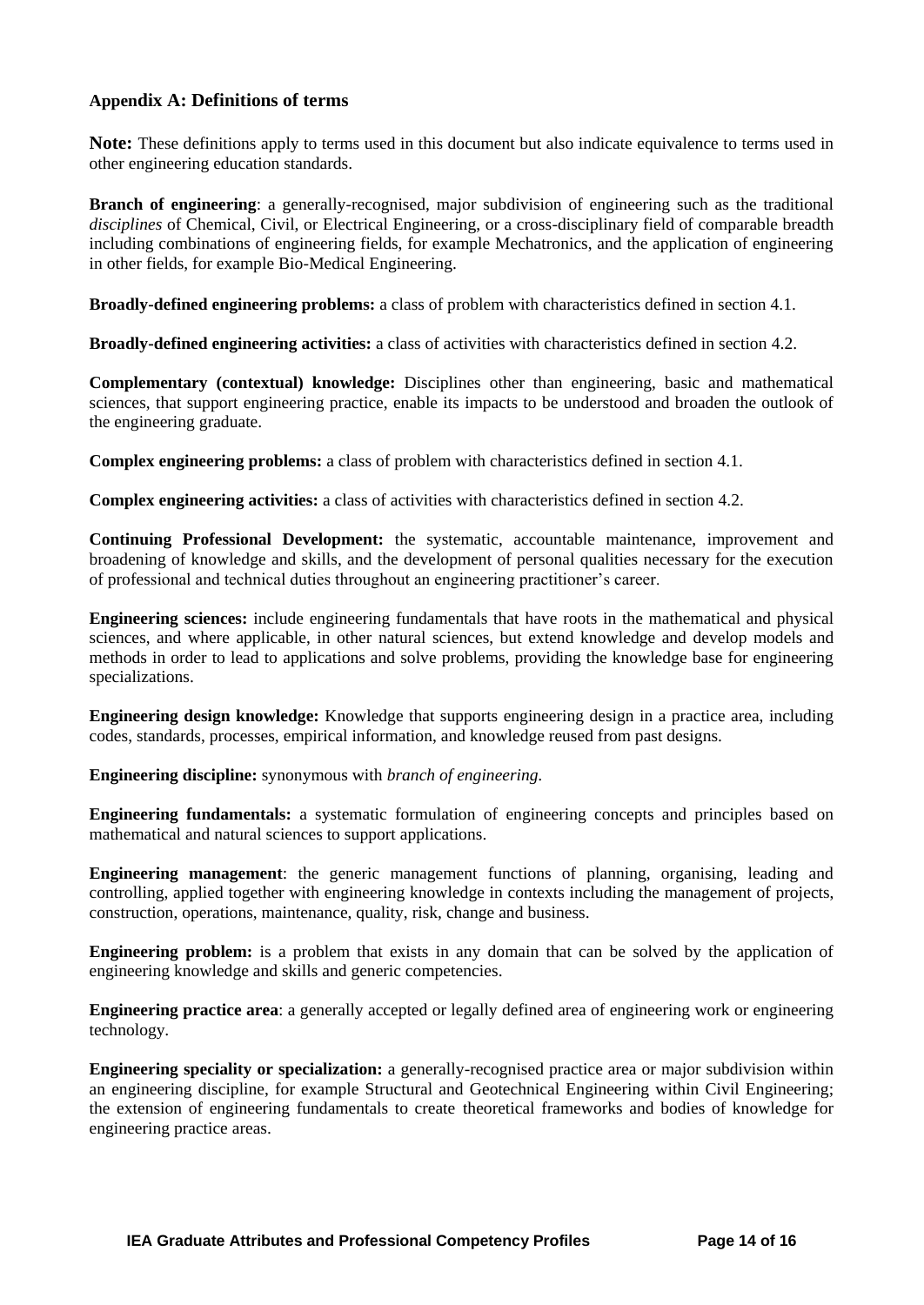**Engineering technology:** is an established body of knowledge, with associated tools, techniques, materials, components, systems or processes that enable a family of practical applications and that relies for its development and effective application on engineering knowledge and competency.

Forefront of the professional discipline/branch<sup>6</sup>: defined by advanced practice in the specialisations within the discipline.

**Formative development:** the process that follows the attainment of an accredited education programme that consists of training, experience and expansion of knowledge.

**Manage:** means planning, organising, leading and controlling in respect of risk, project, change, financial, compliance, quality, ongoing monitoring, control and evaluation.

**Mathematical sciences:** mathematics, numerical analysis, statistics and aspects of computer science cast in an appropriate mathematical formalism.

**Natural sciences:** Provide, as applicable in each engineering discipline or practice area, an understanding the physical world including physics, mechanics, chemistry, earth sciences and the biological sciences,

**Practice area:** *in the educational context:* synonymous with generally-recognised engineering speciality; *at the professional level:* a generally recognised or distinctive area of knowledge and expertise developed by an engineering practitioner by virtue of the path of education, training and experience followed.

**Solution:** means an effective proposal for resolving a problem, taking into account all relevant technical, legal, social, cultural, economic and environmental issues and having regard to the need for sustainability.

**Subdiscipline:** Synonymous with *engineering speciality*.

**Substantial equivalence:** applied to educational programmes means that two or more programmes, while not meeting a single set of criteria, are both acceptable as preparing their respective graduates to enter formative development toward registration.

**Well-defined engineering problems:** a class of problem with characteristics defined in section 4.1.

**Well-defined engineering activities:** a class of activities with characteristics defined in section 4.2.

l

<sup>6</sup> This should be distinguished from: **Forefront of knowledge in an engineering discipline/speciality**: defined by current published research in the discipline or speciality.